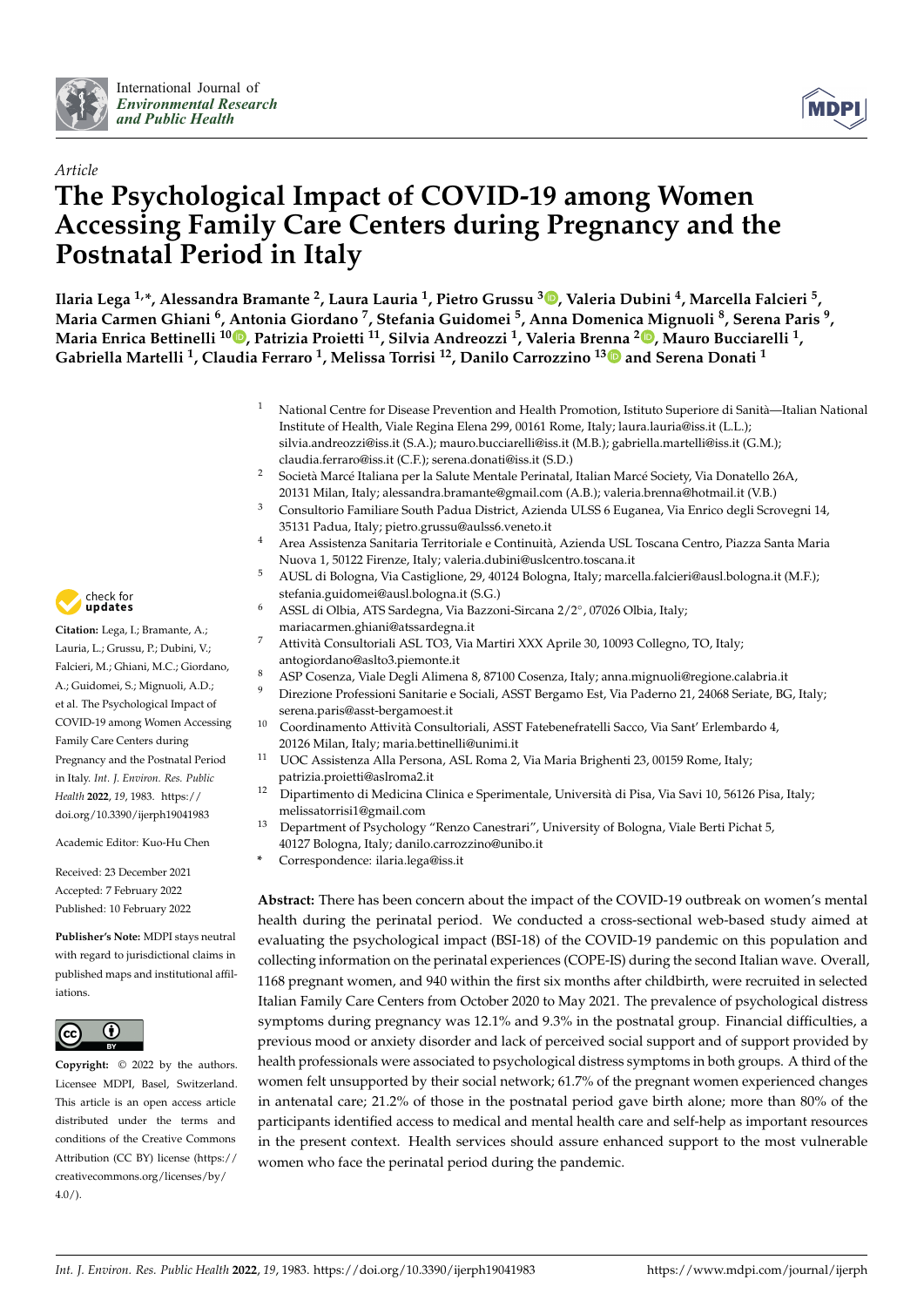**Keywords:** maternity care; COVID-19; family care centres; mental health; psychological distress; Italy

# **1. Introduction**

The COVID-19 pandemic has had a considerable psychosocial impact, particularly among the most vulnerable groups of the population, including women in pregnancy and in the first year after childbirth  $[1,2]$  $[1,2]$ . Therefore, the need for evidence focusing on the indirect effects of the COVID-19 pandemic on the health of women in the perinatal period, including psychosocial aspects, and on measures to improve access and provision of care, including psychosocial assistance, has been authoritatively affirmed [\[3\]](#page-12-2). In a time of such significant biological and psychosocial changes, women in pregnancy and the postnatal period have had to face stressful factors, such as fear of contagion and possible risks for the fetus or the newborn, social isolation, the impossibility of receiving emotional and practical support from family and friends, changes in the relationship with their partner exacerbated by forced cohabitation, the limitation of face-to-face medical and obstetrical consultations, anxiety of giving birth without the support of the companion of choice and economic uncertainty due to job loss [\[2](#page-12-1)[,4\]](#page-12-3). The well-established negative impact of maternal psychological distress on pregnancy and fetal and infant outcomes [\[5](#page-12-4)[,6\]](#page-12-5) call health services and professionals to action to minimize pandemic-related stress and promote maternal psychosocial well-being.

A systematic review of 81 studies that used validated measures to assess mental health outcomes in pregnant and postnatal women during the COVID-19 pandemic concluded that depressive and anxiety symptoms in perinatal women during the pandemic were higher compared to pre-pandemic values; that financial strain, decreased social and family support and low education were the key sociodemographic factors associated with increased depression and anxiety in perinatal women in the COVID outbreak and that adequate sleep, moderate physical activity and positive social support play a protective role, being negatively associated with perinatal symptoms of depression and anxiety in the pandemic context [\[7\]](#page-12-6). The main methodological limitations of the available evidence include the use of convenience sampling based on online recruitment of participants, which made it difficult to obtain truly representative samples, and the small sample sizes, due to the complexity and urgency of obtaining data during the pandemic [\[7\]](#page-12-6).

Italy, the first European country in which cases of COVID-19 were registered, had the second largest number of COVID-19 infections after China and a high case-fatality rate in March 2020, while the Italian National Health Service (NHS) faced a massive burden [\[8\]](#page-12-7). The incidence of SARS-CoV-2 positive cases, the spread of the infection and the number of COVID-19 deaths did not have a homogeneous distribution throughout the national territory. In the first epidemic wave (end of February–May 2020, with a peak observed in March and April), the northern Regions were the most affected, while in the center and southern-insular area of the country, the epidemic had a lower impact [\[9\]](#page-12-8). On the contrary, during the second wave (October–December 2020) the virus spread was more homogeneous throughout the country [\[9\]](#page-12-8). A first phase of national lockdown (March– May 2020) was followed by the application of tiered measures involving limitations to retail and service activities, individual movement restrictions and reinforced distance learning in schools, which varied on a regional basis depending on incidence, time-varying reproduction number (Rt) and possible impact on the territory starting from November 2020 [\[10\]](#page-12-9).

Perinatal care underwent major changes during the Italian pandemic emergency. Maternity services limited companion visits or access; women with confirmed SARS-CoV-2 infection, suspected cases and, sometimes, even women not affected by the virus gave birth alone during the pandemic's first wave, and the practice of skin to skin contact after birth was often neglected [\[11\]](#page-12-10). Protecting childbirth physiology and preserving the mother–child bond turned into a national challenge [\[11\]](#page-12-10).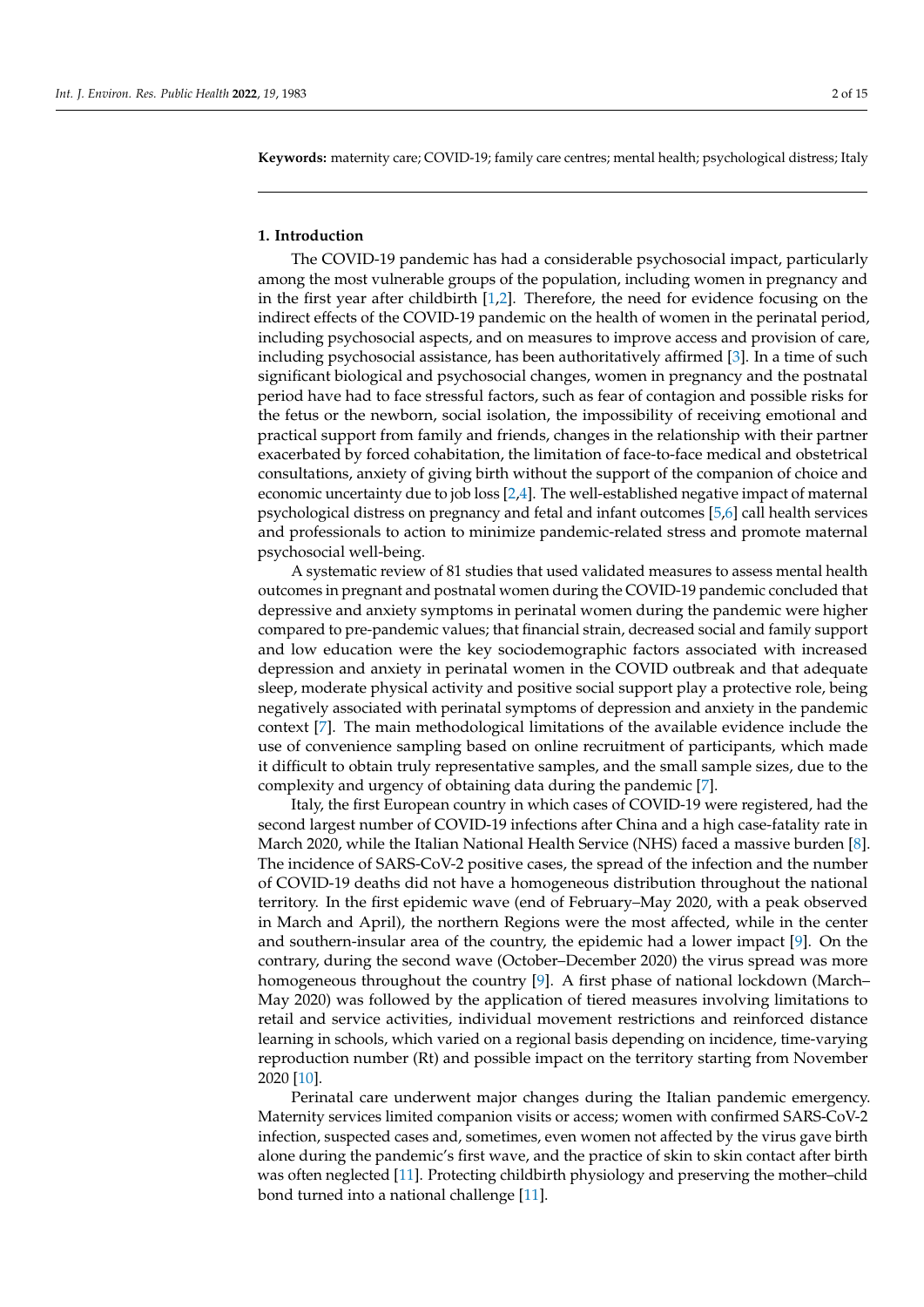The Family Care Centers (FCCs), the Italian NHS's primary care services dedicated to family and women's health, are about 1800 in number at the national level, with a ratio of 1:32.000 inhabitants, and they represent a unique reality at the international level [\[12\]](#page-12-11). Based on a multidisciplinary, proactive and holistic approach, the FCCs ensure pre- and postnatal care to mothers and their families, including maternal and fetal assessments, antenatal classes, breastfeeding promotion and postpartum support. During the pandemic, FCCs were forced to limit their activity to unpostponable services, while in-presence group perinatal activities were suspended all over the country [\[13\]](#page-12-12). Many FCCs have been exemplary in promptly reorganizing their care in the new context, enhancing phone counselling during pregnancy and breastfeeding already in March 2020 and providing online antenatal and postnatal classes from May 2020 [\[13\]](#page-12-12).

The present multicenter study primarily aimed at evaluating the psychological impact of the COVID-19 pandemic on pregnant and postpartum women. We hypothesized that well-known socio-demographic and medical history risk factors for common mental disorders (i.e., low income, poor social support, previous history of mental disorders) and specific pandemic-related risk factors (i.e., previous SARS-CoV-2 infection, death of a loved one from COVID-19, residency in an area with a higher number of COVID-19 deaths) would be associated with higher psychological distress. A secondary aim was to collect information about the support that women received from FCCs during the pandemic and to analyze which further resources should be provided by these health centers, according to the users' perspective.

## **2. Materials and Methods**

## *2.1. Study Setting and Participants*

This was a cross-sectional web-based study. The participants were recruited through the FCCs of nine Local Health Units located in eight Italian regions belonging to the northern (Piedmont, Lombardy, Veneto, Emilia-Romagna), central (Tuscany, Latium) and southern-insular (Calabria, Sardinia) Italian geographical macro-area from 1 October 2020 to 31 May 2021. The inclusion criteria were age of 18 years or above, being pregnant or in the first 6 months after childbirth and living in Italy. Eligible women were informed about the study by the FCCs' health professionals during in-person or remote interactions and via health service social media and/or health service web sites; fliers describing the study were also available in the waiting rooms. Women willing to participate received the link to the web survey and, after providing informed consent to take part in the study, were enabled to complete the online questionnaire.

# *2.2. Instruments*

The experiences of the participants during the COVID-19 pandemic were assessed through the Italian adaptation of the Coronavirus Perinatal Experiences Impact Survey (COPE-IS). The COPE-IS questionnaire, a new measure whose psychometric properties are yet to be established, was originally developed in English to assess several areas of impact of COVID-19 on women in pregnancy and the postnatal period in the US [\[14\]](#page-12-13). It was adapted to the European context in the framework of the "Research Innovation and Sustainable Pan-European Network in Peripartum Depression Disorder—Riseup-PPD" (Cost Action 18138), to which the Istituto Superiore di Sanità, ISS (Italian National Institute of Health) and the Società Marcé Italiana per la salute mentale perinatale (Italian Marcé Society) took part for Italy [\[15\]](#page-13-0). A national group of 12 perinatal health experts coordinated by the ISS developed the COPE-IS Italian adaptation, which addresses the following issues: perinatal health care experiences related to the COVID-19 pandemic (pregnant women: 20 items; women in the postnatal period: 32 items); COVID-19 exposure and symptoms (6 items); COVID-19 financial impact (1 item); COVID-19 social support impact and activity restrictions (8 items); COVID-19 coping strategies (24 items); COVID-19 emotional impact (12 items); physical and mental health history and substance use (4 items). A pilot test with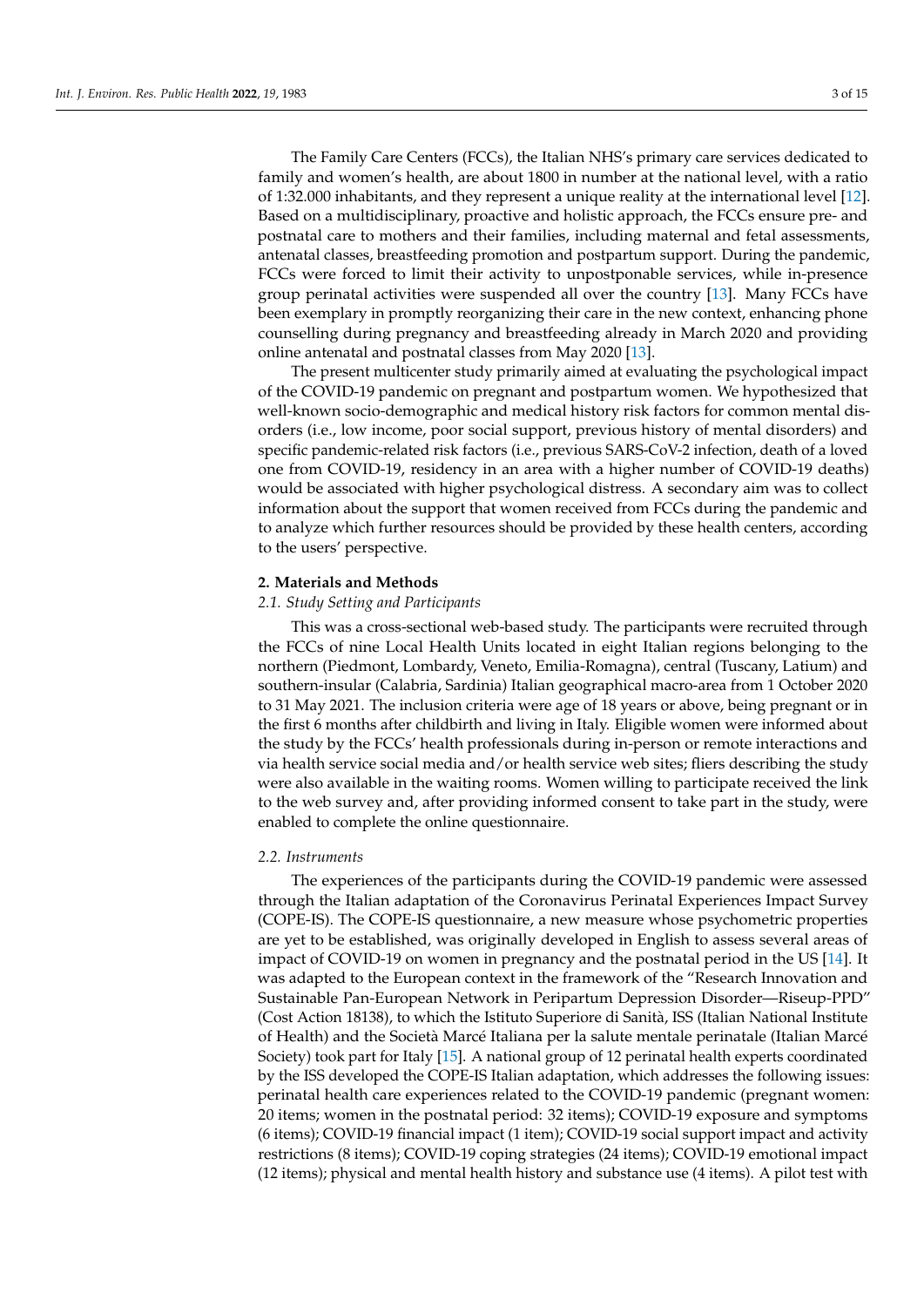a small sample of four pregnant women and four new mothers was performed to assure comprehensibility of the items.

The Brief Symptom Inventory-18 (BSI-18), omitting suicidality, was used to evaluate psychological distress in the last week, accordingly to previous pre-pandemic and pandemic studies involving pregnant women and new mothers [\[16,](#page-13-1)[17\]](#page-13-2). The BSI-18 [\[18\]](#page-13-3), which covers 18 of the 90 items in the SCL-90-R [\[19\]](#page-13-4), is a self-report questionnaire including a summary scale of overall distress, the Global Severity Index (GSI), and three subscales: depression, anxiety and somatization. Each of the 18 items is rated on a 5-point Likert scale, with distress ratings ranging from 0 (not at all) to 4 (extremely). We used the validated Italian version [\[20\]](#page-13-5).

A subset of 12 socio-demographics questions about the women's year and country of birth, region of residency, educational level, number of children, number of people living at home, marital status, cohabitation with their partner, characteristics of the house, living environment changes since the beginning of the pandemic and financial situation was adapted from previous national studies on perinatal women coordinated by the ISS [\[21\]](#page-13-6), and it completed the study instruments.

The whole questionnaire (COPE-IS Italian version, BSI-18 and demographic questions) took approximately 20 min to complete.

#### *2.3. Sample Size Calculation*

We estimated a minimum sample size of 400 pregnant women and 400 in the postnatal period based on an  $\alpha$ -level of 0.05 and heterogeneity equal to 50%. We did not set any restriction on the number of subjects to be enrolled at the FCC level.

#### *2.4. Statistical Methods*

Pregnant women and those in the postnatal period were analyzed separately. A description of socio-demographic characteristics; anamnestic risk factors; women's experience of support received from maternity services and belonging to a low (COVID-19 age-standardized mortality rates per 100,000 in 2020  $\leq$ 50), medium (> 50,  $\leq$  100) or high (>100) [\[22\]](#page-13-7) diffusion area for COVID-19 was reported for both groups. A description of further resources that the health services should provide, according to the users' perspectives, was reported by the perinatal period and COVID-19 risk area. A comparison was made through a chi2 test or Fisher exact test.

The main outcome of interest was the psychological distress (GSI) obtained as the sum of the BSI-18 items, omitting suicidality, due to the online format of this study. The internal consistency of the BSI-18 was first assessed through the Cronbach's alpha coefficient. The GSI was analyzed as a dichotomous variable; a cut-off of 25 was used, corresponding to a normalized T-score of 63, which is recommended to detect the prevalence of clinically relevant distress symptoms [\[20\]](#page-13-5). To further investigate the symptoms of discomfort in the period of pregnancy compared to the postnatal period, comparisons were made through the chi2 tests, with respect to the GSI and the three subscales that compose it: depression, anxiety and somatization. Logistic regression models were used to estimate the association between clinically relevant distress symptoms (GSI > 25) and potential risk factors. Adjusted Odds Ratios (aORs) and related 95% Confidence Intervals (CI) were estimated for the main sociodemographic (age, citizenship, education, financial condition), clinical (previous pregnancies, previous mood or anxiety disorders), perceived support (perceived social support, perceived support delivered by health professionals during pregnancy or the postnatal period, respectively) and COVID-19 exposure (previous SARS-CoV-2 infection, death of a family member/close friend from COVID-19, COVID-19 diffusion in the area of residence) characteristics as the independent variables, with GSI as the dependent variable. No substantial evidence of multicollinearity was found among the variables entered into the models. To verify the robustness of the coefficients estimated by the regression models, the analyses were repeated after excluding subjects who reported a previous mood or anxiety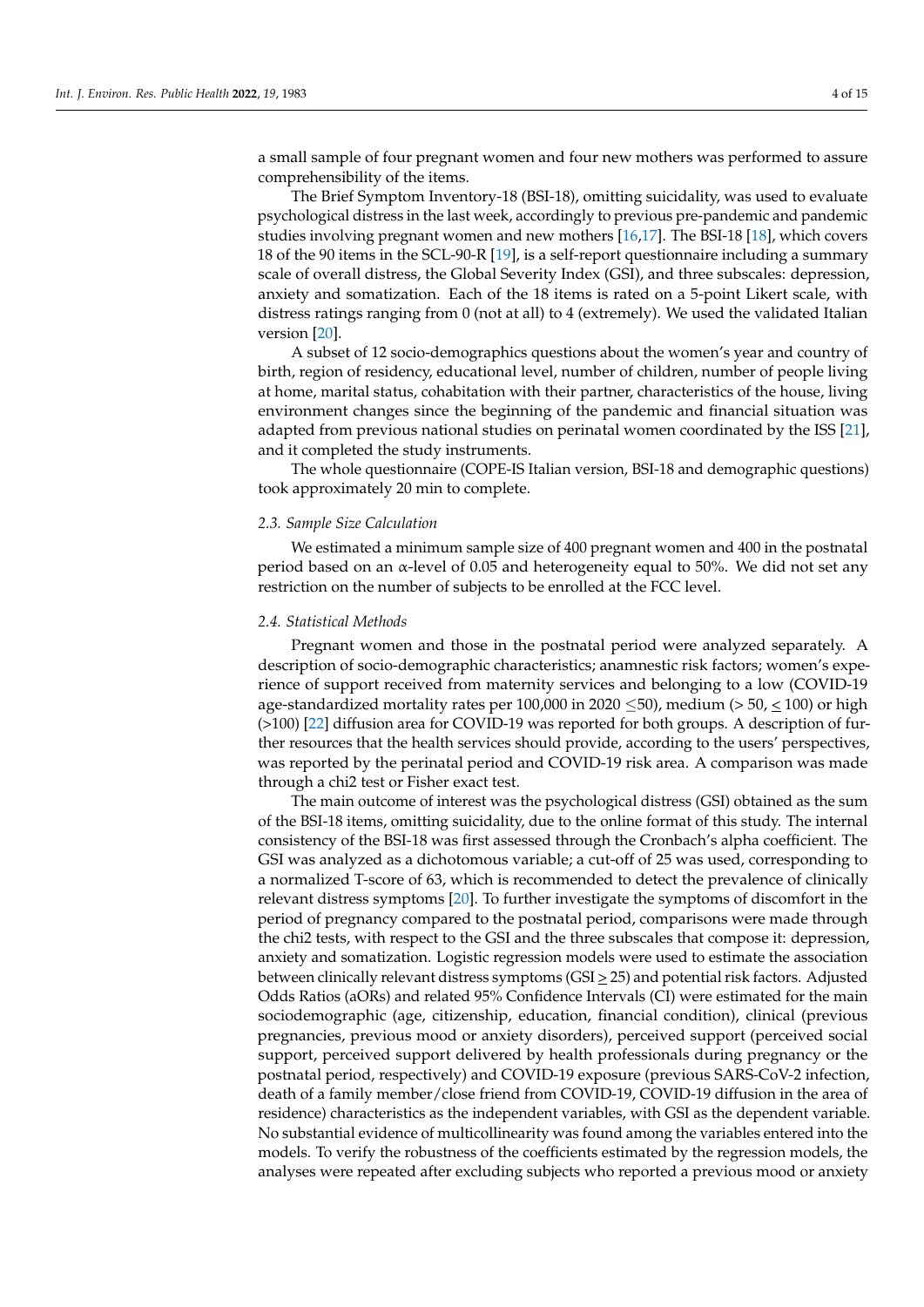disorder (168 women in pregnancy; 136 in the postnatal period). The STATA statistical software, version 13 (StataCorp, College Station, TX; USA), was used for all analyses.

#### **3. Results**

From 1 October 2020 to 31 May 2021, 2633 women accessed the online survey, answering at least one question; 525 women filled in only preliminary questions and were excluded. Overall, 1168 pregnant women (73 in the first, 395 in the second and 694 in the third trimester and 6 missing) and 940 women in the six months after giving birth (mean age of the child: 2.7 months  $(SD = 1.98)$ ) were included in the analyses.

# *3.1. Sociodemographic and Clinical Characteristics*

The mean age was  $33.1$  (SD = 4.68) among pregnant women and  $33.8$  (SD = 4.57) among those enrolled in the postnatal period. Table [1](#page-5-0) summarizes the main sociodemographic and clinical characteristics of the participants. Over 90% were married or living with their partner and had Italian citizenship. The majority were highly educated, employed, without financial difficulties, primiparous and without any previous obstetric complications (Table [1\)](#page-5-0). A total of 21.9% ( $N = 206$ ) of women in the postnatal period underwent a caesarean section (CS), and 85.1% ( $N = 800$ ) were breastfeeding at the time of survey participation. A previous mood or anxiety disorder had been experienced by 14.4% and 14.5% of participants in the pregnant and postnatal group, respectively.

**Table 1.** Sociodemographic and clinical characteristics of the study population, according to the perinatal period.

|                                    | Women<br>in Pregnancy |               | Women<br>in the Postnatal Period |      |
|------------------------------------|-----------------------|---------------|----------------------------------|------|
|                                    | $N = 1168$            | $\frac{0}{0}$ | $N = 940$                        | $\%$ |
| Age                                |                       |               |                                  |      |
| $30$                               | 310                   | 26.5          | 207                              | 22.0 |
| $31 - 37$                          | 648                   | 55.5          | 517                              | 55.0 |
| $\geq$ 38                          | 197                   | 16.9          | 192                              | 20.4 |
| Missing                            | 13                    | 1.1           | 24                               | 2.6  |
| Marital status                     |                       |               |                                  |      |
| Married or living with partner     | 1137                  | 97.3          | 910                              | 96.8 |
| Single/Separated/Divorced/Widowed  | 20                    | 1.7           | 6                                | 0.6  |
| Missing                            | 11                    | 0.9           | 24                               | 2.6  |
| Citizenship                        |                       |               |                                  |      |
| Italian                            | 1080                  | 92.5          | 879                              | 93.5 |
| Not Italian                        | 75                    | 6.4           | 36                               | 3.8  |
| Missing                            | 13                    | 1.1           | 25                               | 2.7  |
| Education                          |                       |               |                                  |      |
| Low                                | 497                   | 42.6          | 346                              | 36.8 |
| High (Bachelor's degree or higher) | 658                   | 56.3          | 570                              | 60.6 |
| Missing                            | 13                    | 1.1           | 24                               | 2.6  |
| Employment status                  |                       |               |                                  |      |
| Employed                           | 918                   | 78.6          | 761                              | 81.0 |
| Unemployed                         | 185                   | 15.8          | 113                              | 12.0 |
| Housewife, student                 | 65                    | 5.6           | 66                               | 7.0  |
| Financial difficulties             |                       |               |                                  |      |
| No                                 | 812                   | 69.5          | 651                              | 69.3 |
| Yes                                | 342                   | 29.3          | 265                              | 28.2 |
| Missing                            | 14                    | 1.2           | 24                               | 2.6  |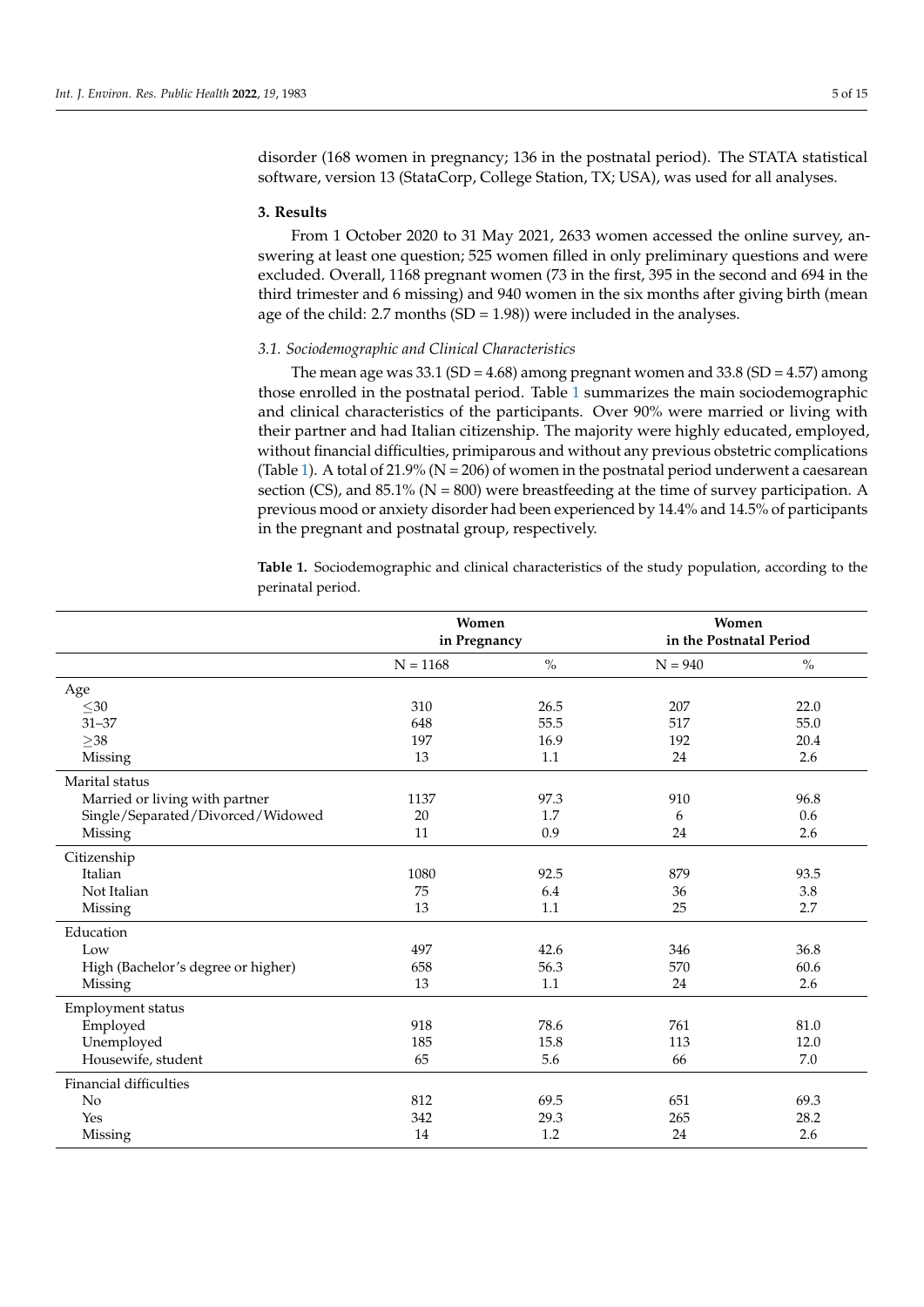|      |      | <b>Women</b><br>in the Postnatal Period |      |
|------|------|-----------------------------------------|------|
|      |      |                                         |      |
| 896  | 76.7 | 641                                     | 68.2 |
| 259  | 22.2 | 275                                     | 29.3 |
| 13   | 1.1  | 24                                      | 2.6  |
|      |      |                                         |      |
| 904  | 77.4 | 630                                     | 67.0 |
| 246  | 21.1 | 303                                     | 32.2 |
| 18   | 1.5  | 7                                       | 0.7  |
|      |      |                                         |      |
| 1000 | 85.6 | 804                                     | 85.5 |
| 168  | 14.4 | 136                                     | 14.5 |
|      |      | <b>Women</b><br>in Pregnancy            |      |

# <span id="page-5-0"></span>**Table 1.** *Cont.*

 $1$  Obstetric complications: complication during pregnancy for pregnant women or complications during pregnancy and childbirth for women in the postnatal period.

## *3.2. COVID-19 Exposure and Perceived Support during the COVID-19 Pandemic*

Table [2](#page-6-0) describes COVID-19 exposure and level of support from a social network and health professionals during the COVID-19 outbreak, as perceived by women in the perinatal period. The direct exposure to SARS-CoV-2 infection was 5.9% in the pregnant and 5.0% in the postnatal group, while 6.5% of pregnant women and 8.1% of those in the postnatal period suffered the loss of a family member or a close friend from COVID-19. Participants in the postnatal group (75%) were more likely to live in an area with a high COVID-19 diffusion (northern Italian region) than participants in the pregnant group (50%). About a third of the participants felt unsupported by their social network during the pandemic (32.1% of pregnant women, 38.1% of postnatal women), retrospectively, compared to 16.8%  $(N = 196)$  and 20.0%  $(N = 197)$  of pregnant and postnatal women in the pre-pandemic period. A total of 9.3% of pregnant women and 23.2% of women within six months from childbirth did not feel well-supported by health professionals during the pandemic.

**Table 2.** COVID-19 exposure and perceived support by a social network and health professionals during the COVID-19 outbreak, according to women in the perinatal period.

|                                                        | Women<br>in Pregnancy |      | Women<br>in the Postnatal Period |      |
|--------------------------------------------------------|-----------------------|------|----------------------------------|------|
|                                                        | $N = 1168$            | $\%$ | $N = 940$                        | $\%$ |
| SARS-CoV-2 infection                                   |                       |      |                                  |      |
| no                                                     | 1099                  | 94.1 | 893                              | 95.0 |
| yes                                                    | 69                    | 5.9  | 47                               | 5.0  |
| Death of a family member/close<br>friend from COVID-19 |                       |      |                                  |      |
| no                                                     | 1092                  | 93.5 | 864                              | 91.9 |
| yes                                                    | 76                    | 6.5  | 76                               | 8.1  |
| COVID-19 diffusion in the area $1$ of residence        |                       |      |                                  |      |
| low diffusion                                          | 157                   | 13.4 | 100                              | 10.6 |
| medium diffusion                                       | 421                   | 36.0 | 133                              | 14.2 |
| high diffusion                                         | 590                   | 50.5 | 707                              | 75.2 |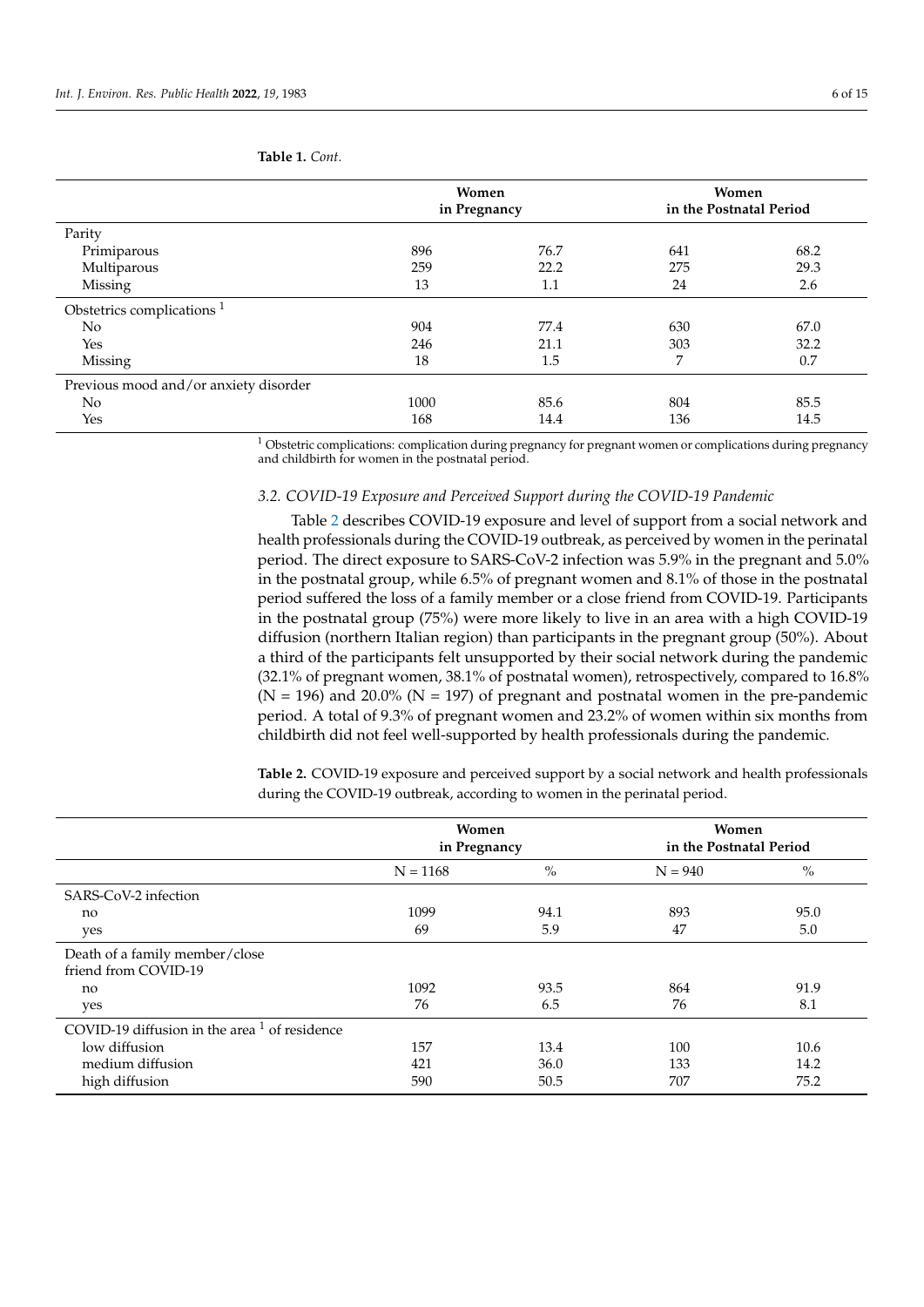<span id="page-6-0"></span>

|                                                       | <b>Women</b><br>in Pregnancy |      | Women<br>in the Postnatal Period |      |
|-------------------------------------------------------|------------------------------|------|----------------------------------|------|
| Perceived social support                              |                              |      |                                  |      |
| Supported to very well supported                      | 788                          | 67.5 | 582                              | 61.9 |
| Unsupported                                           | 380                          | 32.5 | 358                              | 38.1 |
| Perceived support provided by health<br>professionals |                              |      |                                  |      |
| Somewhat well/very well supported                     | 1059                         | 90.7 | 722                              | 76.8 |
| Not very well supported                               | 109                          | 9.3  | 218                              | 23.2 |

<sup>1</sup> COVID-19 diffusion in the area of residence: low diffusion = COVID-19 age-standardized mortality rates per 100,000 in 2020  $\leq$  50; medium diffusion = COVID-19 mortality rates per 100,000 > 50  $\leq$  100; high diffusion = COVID-19 mortality rates per 100,000 > 100.

## *3.3. Perinatal Experiences during the COVID-19 Pandemic*

Among pregnant women, 61.7% ( $N = 721$ ) noticed changes in the way antenatal care was delivered due to the outbreak of COVID-19; more specifically,  $19.7\%$  (N = 230) could not visit the maternity unit before giving birth, while  $7.2\%$  (N = 84) reported exclusion of their partner from prenatal and fetal ultrasound scan appointments. More than half of the pregnant women (60.4%;  $N = 706$ ) expressed concern about the child's health and 80.9%  $(N = 945)$  about the possible absence of the partner or of another person of support during delivery as a result of the COVID-19 restrictive measures.

Among women in the postnatal period,  $21.2\%$  (N = 199) faced delivery alone; more specifically,  $16.4\%$  (N = 116) of them had residency in high COVID-19 diffusion areas  $(N = 707)$  and 35.6% (N = 83) in the medium or in the low COVID-19 diffusion areas ( $N = 233$ ). Overall, 8.6% ( $N = 81$ ) experienced reduced provision of analgesia during childbirth, and 7.0% ( $N = 66$ ) were separated from the child immediately after delivery. Lack of breastfeeding or other postnatal support after discharge from the hospital was described by 20.1% ( $N = 189$ ) of the mothers, while 15.2% ( $N = 143$ ) were unable to discuss issues related to their mood with a health professional. Lastly,  $48.0\%$  (N = 451) of postnatal women expressed concern about the child's health and  $62.2\%$  (N = 585) about how to care for the baby because of the COVID-19 outbreak.

## *3.4. Resources Perceived as Helpful during the COVID-19 Outbreak*

Table [3](#page-7-0) shows the percentages of women who rated as important or very important the resources listed in the COPE-IS that helped them and their families during the pandemic, classifying the results according to perinatal period and COVID-19 diffusion in the area of residence of the participants. A rapid response to questions and concerns and wider availability of individual talks with health professionals caring for the perinatal woman and for the child were seen as important/very important by almost all participants, with proportions between 97.8% and 94.6%. The majority of women, both in pregnancy and in the postnatal group, also rated as important/very important having access to information on stress management (91.2% and 93.1%, respectively); a mental health professional (82.8% and 88.6%) and peer support, including online support groups (79.0% and 80.7%), interactions with other pregnant women/parents (91.6% and 93.7%) and experiences of women facing changes related to the perinatal period (83.7% and 84.6%).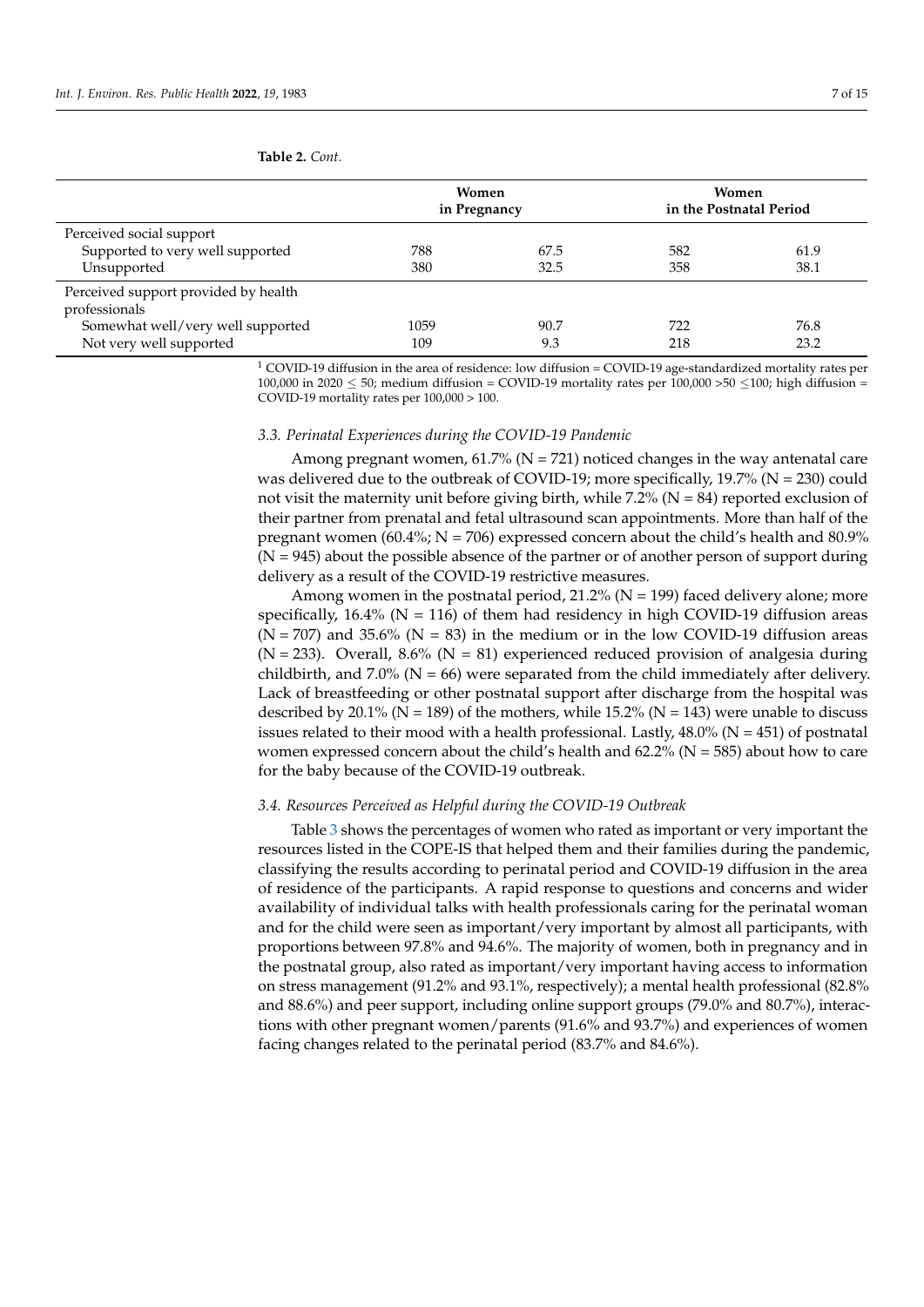| <b>Resources</b>                                                                                 | All           | Residents in<br>a Low<br>COVID-19<br><b>Diffusion</b><br>Area | Residents in<br>a Medium<br>COVID-19<br><b>Diffusion</b><br>Area | Residents in<br>a High<br>COVID-19<br>Diffusion<br>Area |                  |
|--------------------------------------------------------------------------------------------------|---------------|---------------------------------------------------------------|------------------------------------------------------------------|---------------------------------------------------------|------------------|
|                                                                                                  |               |                                                               | Pregnant women                                                   |                                                         |                  |
|                                                                                                  | $N = 1168$    | $N = 157$                                                     | $N = 421$                                                        | $N = 590$                                               |                  |
|                                                                                                  | $\frac{0}{0}$ | $\frac{0}{0}$                                                 | $\frac{0}{0}$                                                    | $\frac{0}{0}$                                           | $\boldsymbol{p}$ |
| Rapid response to questions and concerns                                                         | 97.8          | 98.1                                                          | 98.1                                                             | 97.5                                                    | 0.79             |
| Greater availability of individual talks with<br>pregnancy healthcare professionals              | 96.8          | 98.7                                                          | 96.4                                                             | 96.6                                                    | 0.35             |
| Interactions with other pregnant women                                                           | 91.6          | 93.6                                                          | 92.6                                                             | 90.3                                                    | 0.27             |
| Information on stress management                                                                 | 91.2          | 96.8                                                          | 91.7                                                             | 89.3                                                    | 0.01             |
| Access to experiences of women facing changes<br>related to the perinatal period                 | 83.7          | 82.8                                                          | 85.5                                                             | 82.7                                                    | 0.47             |
| Access to a mental health professional                                                           | 82.8          | 87.9                                                          | 82.7                                                             | 81.5                                                    | 0.17             |
| Online support groups                                                                            | 79.0          | 84.7                                                          | 79.1                                                             | 77.5                                                    | 0.14             |
|                                                                                                  |               |                                                               | Women in the postnatal period                                    |                                                         |                  |
|                                                                                                  | $N = 940$     | $N = 100$                                                     | $N = 133$                                                        | $N = 707$                                               |                  |
|                                                                                                  | $\frac{0}{0}$ | $\%$                                                          | $\%$                                                             | $\%$                                                    | $\boldsymbol{p}$ |
| Rapid response to questions and concerns                                                         | 98.6          | 97.0                                                          | 97.7                                                             | 99.0                                                    | 0.10             |
| Greater availability of individual talks with health<br>professionals caring for postnatal women | 94.6          | 100.00                                                        | 96.2                                                             | 93.5                                                    | < 0.01           |
| Greater availability of individual talks with the<br>pediatrician                                | 97.3          | 98.0                                                          | 98.5                                                             | 97.0                                                    | 0.78             |
| Interactions with other parents                                                                  | 93.7          | 96.0                                                          | 88.0                                                             | 94.5                                                    | 0.02             |
| Information on the COVID-19 impact on<br>infant/child health                                     | 98.1          | 100.00                                                        | 97.0                                                             | 98.0                                                    | 0.28             |
| Information on stress management                                                                 | 93.1          | 97.0                                                          | 93.2                                                             | 92.5                                                    | 0.26             |
| Access to experiences of women facing changes<br>related to the perinatal period                 | 84.6          | 92.0                                                          | 80.0                                                             | 84.6                                                    | 0.02             |
| Access to a mental health professional                                                           | 88.6          | 92.0                                                          | 85.7                                                             | 88.7                                                    | 0.32             |
| Online support groups                                                                            | 80.7          | 82.0                                                          | 73.7                                                             | 81.9                                                    | 0.08             |

<span id="page-7-0"></span>**Table 3.** Proportion of women who considered the listed resources to be important in the pandemic context, according to perinatal period and COVID-19 diffusion area.

Considering the COVID-19 diffusion throughout the Country, receiving information about stress management was considered important/very important, especially by pregnant women living in a low COVID-19 diffusion area (96.8%), followed by participants living in the medium (91.7%) and high (89.3%;  $p = 0.007$ ) diffusion areas. The same pattern was observed in the postnatal group as for the greater availability of individual clinical talks with health professionals caring for postnatal women, while interactions with other women facing changes related to the perinatal period and with other parents were evaluated as less important in the medium COVID-19 diffusion Regions of residence compared to other areas (Table [3\)](#page-7-0).

# *3.5. Psychological Distress*

Pregnant women had a mean BSI-18 GSI score of 11.75 (SD = 9.89) compared to a mean of 10.69 (SD = 9.71) among women in the postnatal period ( $p = 0.02$ ). A higher proportion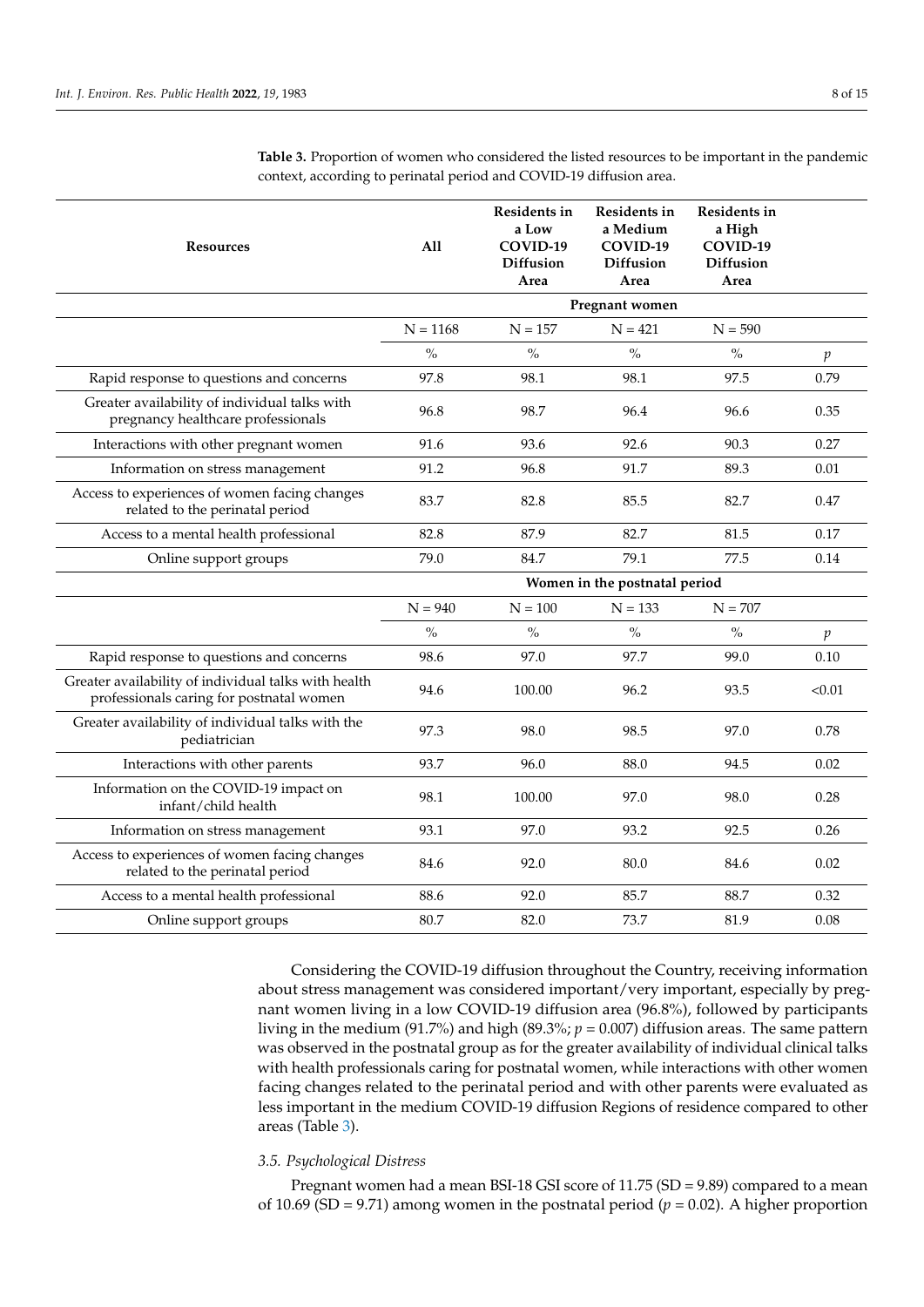of participants with a GSI score  $\geq$  25, which identifies clinically relevant distress symptoms, was found in the pregnant (12.1%) compared to the postnatal group (9.3%;  $p = 0.038$ ) (Table [4\)](#page-8-0). As for the BSI-18 subscales, pregnant women showed a higher prevalence of symptoms of somatization (6.9%) than those in the postnatal period (2.6%,  $p < 0.001$ ). No other statistically significant differences were found.

|                            |   | Women<br>in<br>Pregnancy | Women<br>in the<br>Postnatal<br>Period | <b>Total</b> | $X^2$ Test<br>p |
|----------------------------|---|--------------------------|----------------------------------------|--------------|-----------------|
|                            | N | 1168                     | 940                                    | 2108         |                 |
| BSI-18 GSI                 |   |                          |                                        |              |                 |
| % $GSI > 25$               |   | 12.1                     | 9.3                                    | 10.8         | 0.04            |
| Somatization               |   |                          |                                        |              |                 |
| % Somatisation Score $> 8$ |   | 6.9                      | 2.6                                    | 5.0          | < 0.01          |
| Depression                 |   |                          |                                        |              |                 |
| % Depression Score > 8     |   | 12.8                     | 14.7                                   | 13.7         | 0.22            |
| Anxiety                    |   |                          |                                        |              |                 |
| % Anxiety Score > 8        |   | 18.1                     | 16.4                                   | 17.3         | 0.31            |

<span id="page-8-0"></span>**Table 4.** BSI-18 Global Short Index (GSI) and subscales scores according to the perinatal period.

In Table [5,](#page-9-0) the adjusted ORs and related 95% CIs are reported to evaluate the independent association of sociodemographic, clinical and COVID-19 exposure characteristics with clinically relevant psychological distress symptoms among women in pregnancy and during the postnatal period. The number of records having valid values for all the variables included in the model were 1154 in the pregnant and 915 in the postnatal group. Pregnant women with clinically relevant psychological distress symptoms (GSI score  $\geq$  25) were more likely to experience financial difficulties (aOR: 2.87; 95% CI: 1.92–4.29), to have had a previous mood or anxiety disorder (aOR: 3.55; 95% CI: 2.31–5.45), to report a lack of perceived social support (aOR: 1.75; 95% CI: 1.18–2.61) and of support provided by health professionals during pregnancy (aOR: 2.31; 95% CI: 1.35–3.94) and to have faced the death of a family member or close friend from COVID-19 (aOR: 3.36; 95% CI: 1.85–6.09) than pregnant women with a GSI score <25. Among women in the postnatal period, those with relevant distress symptoms compared to those with a GSI score <25 were less frequently multiparous (aOR: 0.50; 95% CI: 0.25–0.93) and were more likely to have financial difficulties (aOR: 1.87; 95% CI: 1.12–3.12), to have experienced a previous mood or anxiety disorder (aOR: 4.12; 95% CI: 2.45–6.91) and to suffer a lack of perceived social support (aOR: 2.78; 95% CI: 1.69–4.57) and of support provided by health professionals during the postnatal period (aOR: 2.59; 95% CI: 1.57–4.27). The coefficients estimated by the logistic regression models after excluding subjects with a previous mood or anxiety disorder among pregnant women and those in the postnatal period showed minor variations. All associations of the independent variables with psychological distress were confirmed, with the exception of the variable "lack of perceived social support" among pregnant women, which did not reach statistical significance (OR =  $1.46$ ;  $p = 0.116$ ).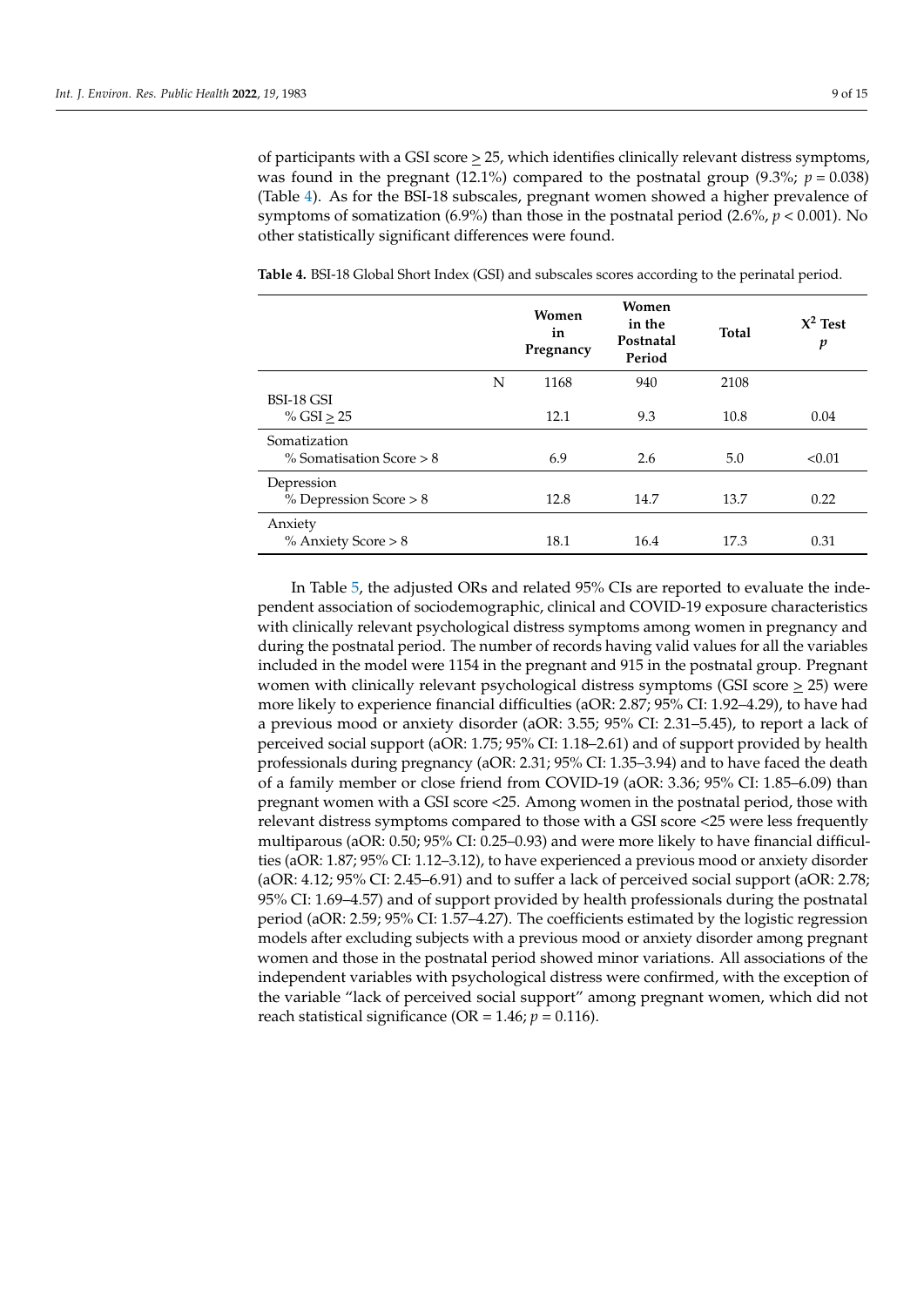<span id="page-9-0"></span>**Table 5.** Logistic regression of factors associated with clinically relevant distress symptoms among women in pregnancy or in the postnatal period.

| <b>Pregnant Women</b>                                                                    |                       |        |      |
|------------------------------------------------------------------------------------------|-----------------------|--------|------|
| $GSI \geq 25$                                                                            |                       | 95% CI |      |
| Age 31-37 years (vs < 30)                                                                | 1.48                  | 0.90   | 2.43 |
| Age $\geq$ 38 years (vs. <30)                                                            | 1.27                  | 0.67   | 2.40 |
| Multiparous (vs primiparous)                                                             | 1.05                  | 0.66   | 1.65 |
| Not Italian citizenship (vs. Italian)                                                    | 0.62                  | 0.24   | 1.62 |
| Highly educated (vs. low)                                                                | 0.91                  | 0.60   | 1.36 |
| Financial difficulties (yes vs. no)                                                      | 2.87                  | 1.92   | 4.29 |
| Previous mood or anxiety disorder (yes vs. no)                                           | 3.55                  | 2.31   | 5.45 |
| Lack of perceived social support                                                         |                       |        |      |
| (unsupported vs. well/very well supported)                                               | 1.75                  | 1.18   | 2.61 |
| Perceived lack of support by health professionals during pregnancy                       |                       |        |      |
| (not very well supported vs. somewhat well/very well supported)                          | 2.31                  | 1.35   | 3.94 |
| SARS-CoV-2 infection (yes vs. no)                                                        | 0.62                  | 0.24   | 1.61 |
| Death of a family member/close friend from COVID-19 (yes vs. no)                         | 3.36                  | 1.85   | 6.09 |
| Residence in a medium COVID-19 diffusion area (vs. low)                                  | 1.31                  | 0.69   | 2.49 |
| Residence in a high COVID-19 diffusion area (vs. low)                                    | 1.20                  | 0.64   | 2.25 |
| Women in the postnatal period                                                            |                       |        |      |
| $GSI \geq 25$                                                                            | Adjusted<br><b>OR</b> | 95% CI |      |
| Age 31-37 years (vs. < 30)                                                               | 1.04                  | 0.57   | 1.91 |
| Age $\geq$ 38 years (vs. <30)                                                            | 0.99                  | 0.46   | 2.12 |
| Multiparous (vs. primiparous)                                                            | 0.50                  | 0.27   | 0.93 |
| Not Italian citizenship (vs Italian)                                                     | 1.84                  | 0.59   | 5.76 |
| Highly educated (vs. low)                                                                | 0.89                  | 0.53   | 1.50 |
| Financial difficulties (yes vs. no)                                                      | 1.87                  | 1.12   | 3.13 |
| Previous mood or anxiety disorder (yes vs. no)                                           | 4.12                  | 2.45   | 6.91 |
| Lack of perceived social support                                                         | 2.78                  | 1.69   | 4.57 |
| (unsupported vs. well/very well supported)                                               |                       |        |      |
| Perceived lack of support by health professionals in the postnatal period (not very well |                       |        |      |
| supported vs. somewhat well/very well supported)                                         | 2.59                  | 1.57   | 4.27 |
| SARS-CoV-2 infection (yes vs. no)                                                        | 1.14                  | 0.41   | 3.21 |
| Death of a family member/close friend from COVID-19 (yes vs. no)                         | 1.47                  | 0.69   | 3.14 |
| Residence in a medium COVID-19 diffusion area (vs. low)                                  | 0.84                  | 0.29   | 2.42 |
| Residence in a high COVID-19 diffusion area (vs. low)                                    | 1.46                  | 0.67   | 3.18 |

### **4. Discussion**

This has been the first study describing the characteristics associated with psychological distress among women in the perinatal period accessing the Italian community-based primary care services dedicated to women's health (i.e., the FCCs). Financial difficulties, a previous mood or anxiety disorder and a lack of perceived social support and support provided by health professionals were associated with relevant psychological distress symptoms, both among pregnant women and those in the postnatal period. No association was found between direct exposure to SARS-CoV-2 infection or residence in a high COVID-19 diffusion area and mental health status.

The overall prevalence of relevant psychological distress of about 12% among pregnant women and 9% among those in the postnatal period is consistent with rates observed in a large multinational European web-based study (anxiety symptoms among 11% of pregnant and 10% of breastfeeding women, as measured by the Generalized Anxiety Disorder 7 items scale; depressive symptoms among 15% and 13%, respectively, as measured by the Edinburgh Depression Scale) conducted beyond the peak of the first wave of the epidemic on a sample presenting similar socio-demographic features [\[23\]](#page-13-8). Otherwise, online cross-sectional surveys based on small samples of perinatal women in contact with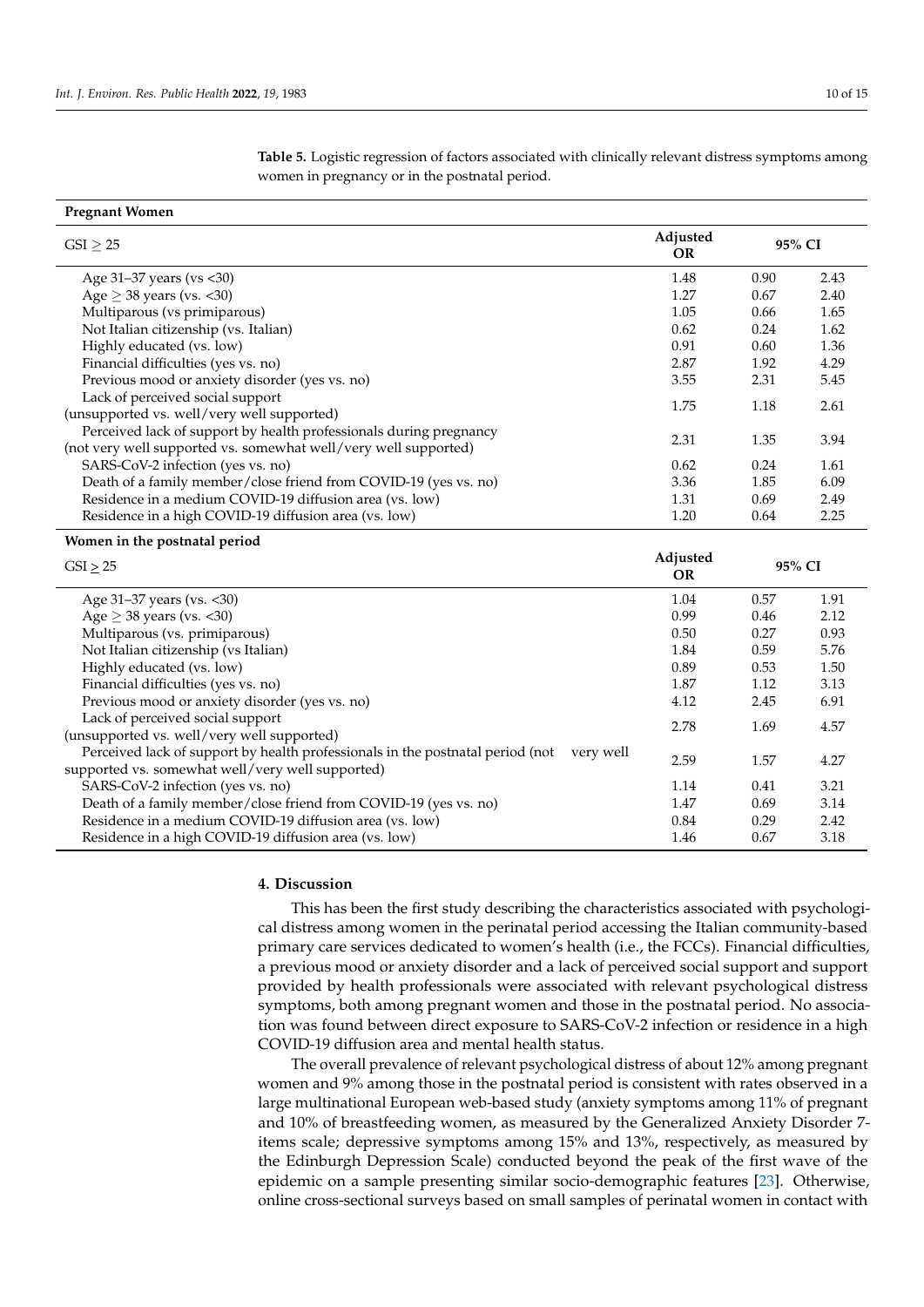single university centers located in northern [\[24](#page-13-9)[,25\]](#page-13-10), central [\[26\]](#page-13-11) and southern Italy [\[27\]](#page-13-12) registered clinically significant anxiety among 64.0% to 77.0% [\[24,](#page-13-9)[26](#page-13-11)[,27\]](#page-13-12) of pregnant women and 57.7% of those in the postnatal period [\[24\]](#page-13-9) and significant symptoms of depression among 26.3% [\[24\]](#page-13-9) to 44.2% [\[25\]](#page-13-10) of women within 6 months after childbirth assessed during the pandemic's first wave. The lower prevalence of psychological distress in our sample compared to previous Italian estimates could partly be explained by differences in sample size and characteristics, instruments adopted for mental health assessment and by the timing and specific settings of recruitment. Samples recruited during the Italian first wave included 100 to 178 participants [\[25–](#page-13-10)[27\]](#page-13-12), except for one study that was based on 388 pregnant and 186 postpartum women [\[24\]](#page-13-9), who showed, however, a much higher prevalence of previous psychological disorders (>50%) and complications during pregnancy (40%) compared to the 14% and 21% we registered, respectively. While the above-mentioned studies used the State-Trait Anxiety Inventory to assess anxiety symptoms [\[24](#page-13-9)[,27\]](#page-13-12) and the Edinburgh Postnatal Depression Scale–EPDS to assess depression symptoms [\[24,](#page-13-9)[25\]](#page-13-10), our results were based on the BSI-18, which could have been less sensitive to symptoms of depression and anxiety among women in the perinatal period. It has also been suggested that prenatal anxiety increased with the severity of the restriction measures [\[28\]](#page-13-13), which were higher in the first Italian epidemic wave compared to the second, when our study was conducted. Moreover, activities offered to perinatal women by the FCCs, widely made available remotely at the time of the study [\[13,](#page-12-12)[29\]](#page-13-14), possibly contributed to mitigate the psychosocial effect of the pandemic in our sample compared to women with an undefined care pathway, recruited via social-media or in contact with tertiary hospitals facing the huge burden of COVID-19 disease [\[30\]](#page-13-15) and caring mostly for patients with complicated pregnancy that could be more prone to higher levels of distress related to the obstetric risks [\[31\]](#page-13-16). However, pre-pandemic studies conducted among FCC users found depressive symptoms among 7.4% and depressive and anxiety symptoms among 13% of women assessed on EPDS [\[32\]](#page-13-17) and on EPDS and GHQ-12 [\[33\]](#page-13-18) 6 to 12 weeks after childbirth, respectively, while women with university qualifications were found to be less than half as likely to suffer from a high level of depressive symptomatology after childbirth [\[33\]](#page-13-18). Since highly educated women represented 58% of our sample, the prevalence of relevant depression (13.7%) and anxiety symptoms (17.3%) in our study was probably higher compared to historical FCC controls.

The higher psychological distress among pregnant women compared to those in the postnatal period we observed appeared to be mostly related to the high somatization scores in the pregnant group (Table [5\)](#page-9-0). It should be mentioned that the BSI-18 somatization subscale does not evaluate the presence of somatic symptoms (which could be due to pregnancy) but how they are perceived or experienced, which was identified as a source of significant psychological distress, particularly in the group of pregnant women in our study, and this was associated with depressive and anxiety disorders during pregnancy in previous research [\[34\]](#page-13-19).

The association between low income and a history of depression or anxiety with a higher risk of psychological distress among women in the perinatal period is well recognized [\[35\]](#page-13-20) and is consistent with findings of other studies conducted in the last months [\[22,](#page-13-7)[29\]](#page-13-14). The high percentage of pregnant women (32.1%) and of those in the postnatal period (38.1%) reporting a lack of social support should be a cause of concern, due to its crucial role in the physical, mental and emotional well-being of mothers [\[36\]](#page-13-21), also reaffirmed in the COVID-19 emergency [\[23,](#page-13-8)[24\]](#page-13-9).

Support provided by health professionals to women in the perinatal period and health service ability to listen to women's needs is of pivotal importance in the present unexpected and constantly evolving scenario. The protective role of a higher perceived level of healthcare support against psychological distress during the pandemic is consistent with other findings [\[25\]](#page-13-10). Pregnant women in our study were worried about change in the maternity care, and most of them expressed concern about the absence of their partners during delivery as a result of the COVID-19 restrictive measures, which has been found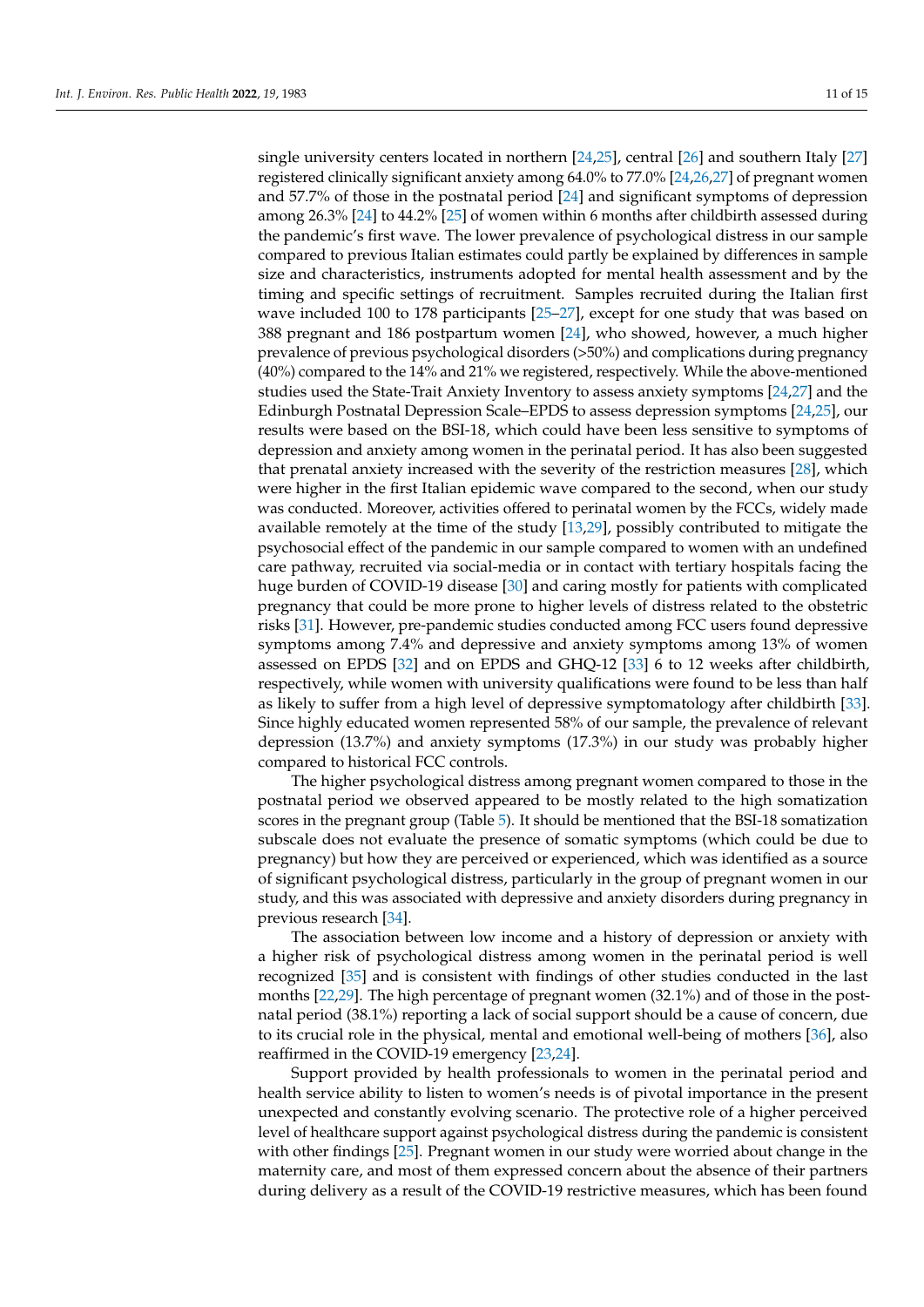to predict a women's mental health [\[24\]](#page-13-9). Despite the low rate of SARS-CoV-2 positivity (5%) in our sample, on average, 21.3% of the women in the postnatal period faced delivery alone. The exclusion of a partner from childbirth was less common in high COVID-19 diffusion areas compared to medium or low areas, suggesting that a better preparedness had been developed by the maternity services located in the Italian geographical areas with a high COVID-19 mortality rate, those most affected by the first wave, compared to the others. Participants identified three main areas that could help them and their family during the pandemic: improved access to medical providers, mental health care and self-help resources. More specifically, 1:5 woman experienced a lack of postnatal support after discharge from the hospital, including the impossibility to disclose emotions and their mood to a health professional. According to FCC users, greater support is required in the first months after childbirth compared to resources offered during pregnancy.

Different from the potential risk for mental health among participants with a high direct and indirect COVID-19 exposure that we had envisaged, SARS-CoV-2 infection and residence in a high COVID-19 diffusion area were not associated with psychological distress, either among pregnant women or among those after childbirth, in agreement with previous international [\[23\]](#page-13-8) and national findings [\[37\]](#page-13-22). It should be mentioned that the BSI-18 only collects information over the last week and that the timing of the infection was not available; therefore, we were not able to exclude high distress in the immediacy of the infection. The disproportionate adoption of measures restricting health care access compared to COVID-19 diffusion in the same area could have contributed to the lack of an association observed in our sample.

The loss of a beloved one from COVID-19 was associated with psychological distress among pregnant women. While the impact of COVID-19-related grief on mental health symptoms and maternal–infant bonding in the postnatal period has been recognized [\[38\]](#page-13-23), our results suggest the need for taking into account losses experienced during pregnancy.

Our findings should be interpreted in light of two main limitations. First, while recruitment took place in the FCCs, online participation may have introduced risks of recall and selection bias, inherent to web surveys [\[39\]](#page-14-0). Accordingly, highly educated and Italian women in our sample were overrepresented compared with figures reported by the National Birth Register [\[40\]](#page-14-1), advising for caution when generalizing our findings to all women in the perinatal period. Participants' sociodemographic characteristics were rather similar to those of women attending FCC perinatal classes [\[41](#page-14-2)[,42\]](#page-14-3), which have been recognized as a group with a better health status compared to the general population of pregnant and postpartum women [\[32\]](#page-13-17). Second, we acknowledge the limitation in the use of a non-validated measure, such the COPE-IS, to assess the areas of impact of COVID-19 and of the BSI-18 to evaluate psychological distress, which due to the recent Italian validation, could not rely on national pre-pandemic controls. On the other hand, since both the COPE-IS and the BSI-18 have been adopted by contemporary studies conducted among perinatal women in 11 European countries [\[15\]](#page-13-0), our study will provide valuable findings for international comparisons during the COVID-19 outbreak.

#### **5. Conclusions**

As psychological distress produces adverse maternal and infant outcomes, our study highlighted the urgency to provide enhanced care to the most vulnerable women who face pregnancy and the first months after childbirth in the present context, even independently of direct SARS-CoV-2 exposure. While clinically relevant psychological distress was observed in about 1 in 10 women, changes in maternity care and reduced social support related to the COVID-19 outbreak were causes of concern among the large majority of the participants, who asked for greater listening by health professionals, postnatal and mental health support and self-help resources. It is time to re-establish the centrality of women and the parity of esteem between physical and mental health and to partner involvement among the guiding principles of pregnancy, childbirth and postnatal care.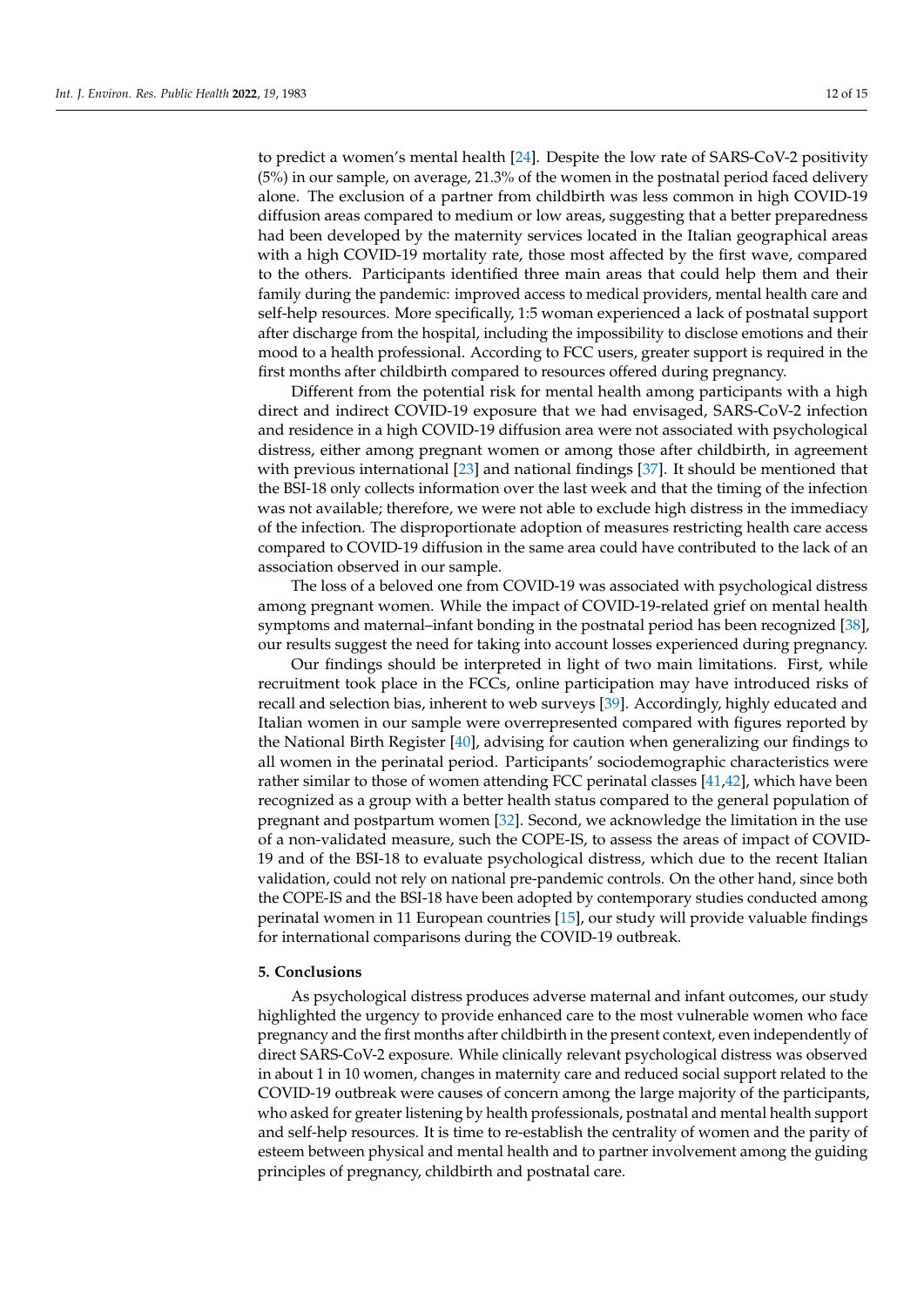**Author Contributions:** I.L., A.B., L.L. and S.D. conceived the study and interpreted the results. I.L. wrote the first draft of the manuscript. P.G., V.B. and D.C. substantially contributed to the interpretation of results. L.L. carried out data analysis and produced tables. I.L., A.B., L.L., P.G., V.B., G.M., C.F., M.T., D.C. and S.D. reviewed and edited the manuscript. M.B. and S.A. supervised data curation. I.L., L.L., M.B. and S.A. had full access to the database. P.G., V.D., M.F., M.C.G., A.G., S.G., A.D.M., S.P., M.E.B. and P.P. contributed to the acquisition of data. All authors discussed the results, contributed to the final manuscript and approved the submitted version. All authors have read and agreed to the published version of the manuscript.

**Funding:** There was no funding source for this study.

**Institutional Review Board Statement:** The study was conducted according to the guidelines of the Declaration of Helsinki and approved by the Ethics Committee of the Italian National Institute of Health (Prot. 002377, Rome 08/07/2020).

**Informed Consent Statement:** Informed consent was obtained from all subjects involved in the study.

**Data Availability Statement:** Not applicable.

**Acknowledgments:** We are grateful to the women who chose to share their thoughts, emotions, experiences and perspectives. We thank the Italian reviewers of the COPE-IS for their expert support and thank Emma Motrico, Anna Mesquita and Ana Ganho-Àvila for promoting research on perinatal mental health during the COVID-19 pandemic in the framework of the Cost Action 18138 and for inspiring our study.

**Conflicts of Interest:** The authors declare no conflict of interest.

## **References**

- <span id="page-12-0"></span>1. Dubey, S.; Biswas, P.; Ghosh, R.; Chatterjee, S.; Dubey, M.J.; Chatterjee, S.; Lahiri, D.; Lavie, C.J. Psychosocial impact of COVID-19. *Diabetes Metab. Syndr. Clin. Res. Rev.* **2020**, *14*, 779–788. [\[CrossRef\]](http://doi.org/10.1016/j.dsx.2020.05.035)
- <span id="page-12-1"></span>2. Almeida, M.; Shrestha, A.D.; Stojanac, D.; Miller, L.J. The impact of the COVID-19 pandemic on women's mental health. *Arch. Women's Ment. Health* **2020**, *23*, 741–748. [\[CrossRef\]](http://doi.org/10.1007/s00737-020-01092-2)
- <span id="page-12-2"></span>3. COVID-19 Research Prioritization Group on MNCAH. Global research priorities on COVID-19 for maternal, newborn, child and adolescent health. *J. Glob. Health* **2021**, *11*, 04071. [\[CrossRef\]](http://doi.org/10.7189/jogh.11.04071)
- <span id="page-12-3"></span>4. Thibaut, F.; van Wijngaarden-Cremers, P.J.M. Women's Mental Health in the Time of COVID-19 Pandemic. *Front. Glob. Womens Health* **2020**, *1*, 588372. [\[CrossRef\]](http://doi.org/10.3389/fgwh.2020.588372) [\[PubMed\]](http://www.ncbi.nlm.nih.gov/pubmed/34816164)
- <span id="page-12-4"></span>5. Glover, V. Prenatal Stress and Its Effects on the Fetus and the Child: Possible Underlying Biological Mechanisms. In *Perinatal Programming of Neurodevelopment*; Springer: New York, NY, USA, 2014; Volume 10, pp. 269–283. [\[CrossRef\]](http://doi.org/10.1007/978-1-4939-1372-5_13)
- <span id="page-12-5"></span>6. Kingston, D.; Tough, S.; Whitfield, H. Prenatal and Postpartum Maternal Psychological Distress and Infant Development: A Systematic Review. *Child Psychiatry Hum. Dev.* **2012**, *43*, 683–714. [\[CrossRef\]](http://doi.org/10.1007/s10578-012-0291-4)
- <span id="page-12-6"></span>7. Iyengar, U.; Jaiprakash, B.; Haitsuka, H.; Kim, S. One Year into the Pandemic: A Systematic Review of Perinatal Mental Health Outcomes during COVID-19. *Front. Psychiatry* **2021**, *12*, 674194. [\[CrossRef\]](http://doi.org/10.3389/fpsyt.2021.674194) [\[PubMed\]](http://www.ncbi.nlm.nih.gov/pubmed/34248710)
- <span id="page-12-7"></span>8. Onder, G.; Rezza, G.; Brusaferro, S. Case-Fatality Rate and Characteristics of Patients Dying in Relation to COVID-19 in Italy. *JAMA* **2020**, *323*, 1775–1776. [\[CrossRef\]](http://doi.org/10.1001/jama.2020.4683)
- <span id="page-12-8"></span>9. Dorrucci, M.; Minelli, G.; Boros, S.; Manno, V.; Prati, S.; Battaglini, M.; Corsetti, G.; Andrianou, X.; Riccardo, F.; Fabiani, M.; et al. Excess Mortality in Italy during the COVID-19 Pandemic: Assessing the Differences between the First and the Second Wave, Year 2020. *Front. Public Health* **2021**, *9*, 669209. [\[CrossRef\]](http://doi.org/10.3389/fpubh.2021.669209)
- <span id="page-12-9"></span>10. Manica, M.; Guzzetta, G.; Riccardo, F.; Valenti, A.; Poletti, P.; Marziano, V.; Trentini, F.; Andrianou, X.; Mateo-Urdiales, A.; del Manso, M.; et al. Impact of tiered restrictions on human activities and the epidemiology of the second wave of COVID-19 in Italy. *Nat. Commun.* **2021**, *12*, 4570. [\[CrossRef\]](http://doi.org/10.1038/s41467-021-24832-z)
- <span id="page-12-10"></span>11. Donati, S.; Corsi, E.; Salvatore, M.A.; Maraschini, A.; Bonassisa, S.; Casucci, P.; Cataneo, I.; Cetin, I.; D'Aloja, P.; Dardanoni, G.; et al. Childbirth Care among SARS-CoV-2 Positive Women in Italy. *Int. J. Environ. Res. Public Health* **2021**, *18*, 4244. [\[CrossRef\]](http://doi.org/10.3390/ijerph18084244) [\[PubMed\]](http://www.ncbi.nlm.nih.gov/pubmed/33923642)
- <span id="page-12-11"></span>12. Lauria, L.; Bortolus, R.; Battilomo, S.; Lega, I.; Pizzi, E.; Tamburini, C.; Donati, S. Analysis of the activities of the network of the Family Care Centres to relaunch their role: Main results of the 2017 CCM Project. *Epidemiol. Prev.* **2021**, *45*. in press.
- <span id="page-12-12"></span>13. Lauria, L.; Lega, I.; Pizzi, E.; Donati, S. Family Care Centres for health protection and promotion of individuals and communities: A reflection at the time of the Coronavirus. *Epidemiol. E Prev.* **2021**, *44*, 374–379.
- <span id="page-12-13"></span>14. Thomason, M.; Graham, A.; Vantieghem, M. COPE: Coronavirus Perinatal Experiences-Impact Survey (COPE-IS). 2020. Available online: <osf.io/uqhcv> (accessed on 8 February 2022).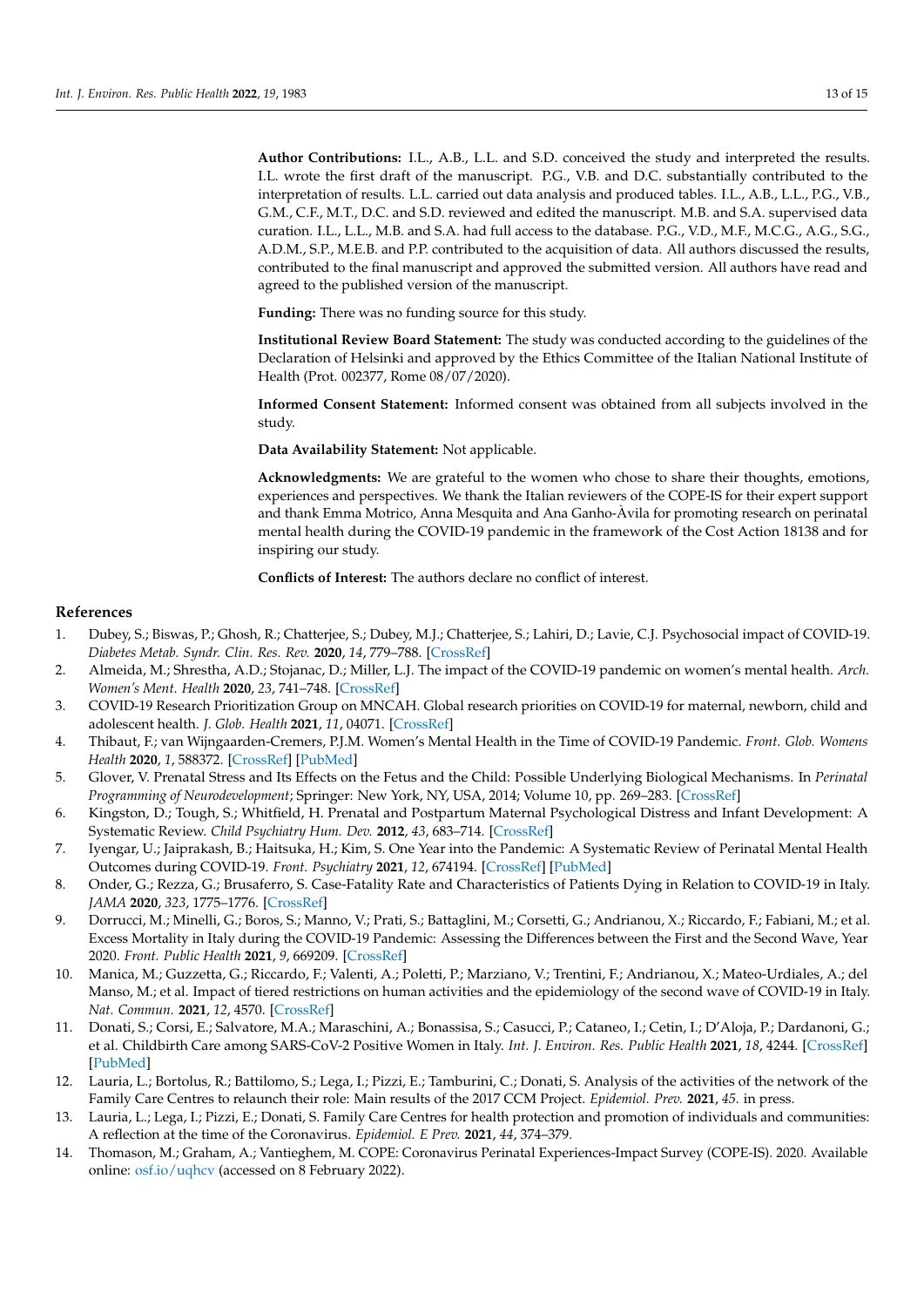- <span id="page-13-0"></span>15. Motrico, E.; Bina, R.; Domínguez-Salas, S.; Mateus, V.; Contreras-García, Y.; Carrasco-Portiño, M.; Ajaz, E.; Apter, G.; Christoforou, A.; Dikmen-Yildiz, P.; et al. Impact of the COVID-19 pandemic on perinatal mental health (Riseup-PPD-COVID-19): Protocol for an international prospective cohort study. *BMC Public Health* **2021**, *21*, 368. [\[CrossRef\]](http://doi.org/10.1186/s12889-021-10330-w) [\[PubMed\]](http://www.ncbi.nlm.nih.gov/pubmed/33596889)
- <span id="page-13-1"></span>16. Fonseca, A.; Nazaré, B.; Canavarro, M.C. Parental psychological distress and quality of life after a prenatal or postnatal diagnosis of congenital anomaly: A controlled comparison study with parents of healthy infants. *Disabil. Health J.* **2012**, *5*, 67–74. [\[CrossRef\]](http://doi.org/10.1016/j.dhjo.2011.11.001)
- <span id="page-13-2"></span>17. Sbrilli, M.D.; Haigler, K.; Laurent, H.K. The Indirect Effect of Parental Intolerance of Uncertainty on Perinatal Mental Health via Mindfulness during COVID-19. *Mindfulness* **2021**, *12*, 1999–2008. [\[CrossRef\]](http://doi.org/10.1007/s12671-021-01657-x)
- <span id="page-13-3"></span>18. Derogatis, L.R.; Fitzpatrick, M. The SCL-90-R, the Brief Symptom Inventory (BSI), and the BSI-18. In *The Use of Psychological* Testing for Treatment Planning and Outcomes Assessment: Instruments for Adults; Maruish, M.E., Ed.; Lawrence Erlbaum: Hillsdale, MI, USA, 2004; pp. 1–41.
- <span id="page-13-4"></span>19. Derogatis, L. *SCL-90-R Symptom Checklist 90 Revised*; NCS Pearson: Minneapolis, USA, 1994.
- <span id="page-13-5"></span>20. Carrozzino, D.; Siri, C.; Bech, P. The prevalence of psychological distress in Parkinson's disease patients: The brief symptom inventory (BSI-18) versus the Hopkins symptom checklist (SCL-90-R). *Prog. Neuro-Psychopharmacol. Biol. Psychiat.* **2019**, *88*, 96–101. [\[CrossRef\]](http://doi.org/10.1016/j.pnpbp.2018.07.012)
- <span id="page-13-6"></span>21. Lauria, L.; Lamberti, A.; Buoncristiano, M.; Bonciani, M.; Andreozzi, S. *Pre-and Post-Natal Assistance: Promotion and Assessment of Operational Models Quality. The 2008–2009 and 2010–2011 Surveys*; Rapporti ISTISAN; Istituto Superiore di Sanità: Rome, Italy, 2012; (12/39).
- <span id="page-13-7"></span>22. ISS. *Impatto dell'Epidemia COVID-19 Sulla Mortalità Totale della Popolazione Residente, Anno 2020*; Istituto Nazionale di Statistica: Rome, Italy, 2021. Available online: [https://www.istat.it/it/files/2021/03/Report\\_ISS\\_Istat\\_2020\\_5\\_marzo.pdf](https://www.istat.it/it/files/2021/03/Report_ISS_Istat_2020_5_marzo.pdf) (accessed on 4 June 2021).
- <span id="page-13-8"></span>23. Ceulemans, M.; Foulon, V.; Ngo, E.; Panchaud, A.; Winterfeld, U.; Pomar, L.; Lambelet, V.; Cleary, B.; O'Shaughnessy, F.; Passier, A.; et al. Mental health status of pregnant and breastfeeding women during the COVID-19 pandemic—A multinational cross-sectional study. *Acta Obstet. Gynecol. Scand.* **2021**, *100*, 1219–1229. [\[CrossRef\]](http://doi.org/10.1111/aogs.14092)
- <span id="page-13-9"></span>24. Molgora, S.; Accordini, M. Motherhood in the Time of Coronavirus: The Impact of the Pandemic Emergency on Expectant and Postpartum Women's Psychological Well-Being. *Front. Psychol.* **2020**, *11*, 567155. [\[CrossRef\]](http://doi.org/10.3389/fpsyg.2020.567155)
- <span id="page-13-10"></span>25. Ostacoli, L.; Cosma, S.; Bevilacqua, F.; Berchialla, P.; Bovetti, M.; Carosso, A.R.; Malandrone, F.; Carletto, S.; Benedetto, C. Psychosocial factors associated with postpartum psychological distress during the COVID-19 pandemic: A cross-sectional study. *BMC Pregnancy Childbirth* **2020**, *20*, 703. [\[CrossRef\]](http://doi.org/10.1186/s12884-020-03399-5)
- <span id="page-13-11"></span>26. Mappa, I.; Distefano, F.A.; Rizzo, G. Effects of coronavirus 19 pandemic on maternal anxiety during pregnancy: A prospectic observational study. *J. Périnat. Med.* **2020**, *48*, 545–550. [\[CrossRef\]](http://doi.org/10.1515/jpm-2020-0182)
- <span id="page-13-12"></span>27. Saccone, G.; Florio, A.; Aiello, F.; Venturella, R.; De Angelis, M.C.; Locci, M.; Bifulco, G.; Zullo, F.; Sardo, A.D.S. Psychological impact of coronavirus disease 2019 in pregnant women. *Am. J. Obstet. Gynecol.* **2020**, *223*, 293–295. [\[CrossRef\]](http://doi.org/10.1016/j.ajog.2020.05.003)
- <span id="page-13-13"></span>28. Liu, X.; Chen, M.; Wang, Y.; Sun, L.; Zhang, J.; Shi, Y.; Wang, J.; Zhang, H.; Sun, G.; Baker, P.N.; et al. Prenatal anxiety and obstetric decisions among pregnant women in Wuhan and Chongqing during the COVID-19 outbreak: A cross-sectional study. *BJOG Int. J. Obstet. Gynaecol.* **2020**, *127*, 1229–1240. [\[CrossRef\]](http://doi.org/10.1111/1471-0528.16381)
- <span id="page-13-14"></span>29. Grussu, P.; Quatraro, R.M.; Jorizzo, G.J. Supporting perinatal women in the context of the COVID-19 emergency: Can web-based antenatal education classes make it possible? *J. Reprod. Infant Psychol.* **2020**, *38*, 471–473. [\[CrossRef\]](http://doi.org/10.1080/02646838.2020.1834261) [\[PubMed\]](http://www.ncbi.nlm.nih.gov/pubmed/33073593)
- <span id="page-13-15"></span>30. Boccia, S.; Cascini, F.; McKee, M.; Ricciardi, W. How the Italian NHS Is Fighting Against the COVID-19 Emergency. *Front. Public Health* **2020**, *8*, 167. [\[CrossRef\]](http://doi.org/10.3389/fpubh.2020.00167) [\[PubMed\]](http://www.ncbi.nlm.nih.gov/pubmed/32573563)
- <span id="page-13-16"></span>31. Stepowicz, A.; Wencka, B.; Bieńkiewicz, J.; Horzelski, W.; Grzesiak, M. Stress and Anxiety Levels in Pregnant and Post-Partum Women during the COVID-19 Pandemic. *Int. J. Environ. Res. Public Health* **2020**, *17*, 9450. [\[CrossRef\]](http://doi.org/10.3390/ijerph17249450) [\[PubMed\]](http://www.ncbi.nlm.nih.gov/pubmed/33348568)
- <span id="page-13-17"></span>32. Mirabella, F.; Michielin, P.; Piacentini, D.; Veltro, F.; Barbano, G.; Cattaneo, M.; Cascavilla, I.; Palumbo, G.; Gigantesco, A. Positività allo screening e fattori di rischio della depressione post partum in donne che hanno partecipato a corsi preparto. *Riv Psichiatr.* **2015**, *49*, 253–264. [\[CrossRef\]](http://doi.org/10.1708/1766.19126)
- <span id="page-13-18"></span>33. Grussu, P.; Quatraro, R.M. Prevalence and risk factors for a high level of postnatal depression symptomatology in Italian women: A sample drawn from ante-natal classes. *Eur. Psychiatry* **2009**, *24*, 327–333. [\[CrossRef\]](http://doi.org/10.1016/j.eurpsy.2009.01.006)
- <span id="page-13-19"></span>34. Kelly, R.H.; Russo, J.; Katon, W. Somatic complaints among pregnant women cared for in obstetrics: Normal pregnancy or depressive and anxiety symptom amplification revisited? *Gen. Hosp. Psychiatry* **2001**, *23*, 107–113. [\[CrossRef\]](http://doi.org/10.1016/S0163-8343(01)00129-3)
- <span id="page-13-20"></span>35. Speyer, L.G.; Hall, H.A.; Ushakova, A.; Murray, A.L.; Luciano, M.; Auyeung, B. Links between perinatal risk factors and maternal psychological distress: A network analysis. *Acta Obstet. Gynecol. Scand.* **2020**, *100*, 917–926. [\[CrossRef\]](http://doi.org/10.1111/aogs.14056)
- <span id="page-13-21"></span>36. Razurel, C.; Kaiser, B.; Sellenet, C.; Epiney, M. Relation between Perceived Stress, Social Support, and Coping Strategies and Maternal Well-Being: A Review of the Literature. *Women Health* **2013**, *53*, 74–99. [\[CrossRef\]](http://doi.org/10.1080/03630242.2012.732681)
- <span id="page-13-22"></span>37. Grumi, S.; Provenzi, L.; Accorsi, P.; Biasucci, G.; Cavallini, A.; Decembrino, L.; Falcone, R.; Fazzi, E.M.; Gardella, B.; Giacchero, R.; et al. Depression and Anxiety in Mothers Who Were Pregnant During the COVID-19 Outbreak in Northern Italy: The Role of Pandemic-Related Emotional Stress and Perceived Social Support. *Front. Psychiatry* **2021**, *12*, 716488. [\[CrossRef\]](http://doi.org/10.3389/fpsyt.2021.716488)
- <span id="page-13-23"></span>38. Liu, C.H.; Hyun, S.; Mittal, L.; Erdei, C. Psychological risks to mother–infant bonding during the COVID-19 pandemic. *Pediatr. Res.* **2021**, 1–9. [\[CrossRef\]](http://doi.org/10.1038/s41390-021-01751-9) [\[PubMed\]](http://www.ncbi.nlm.nih.gov/pubmed/34645943)